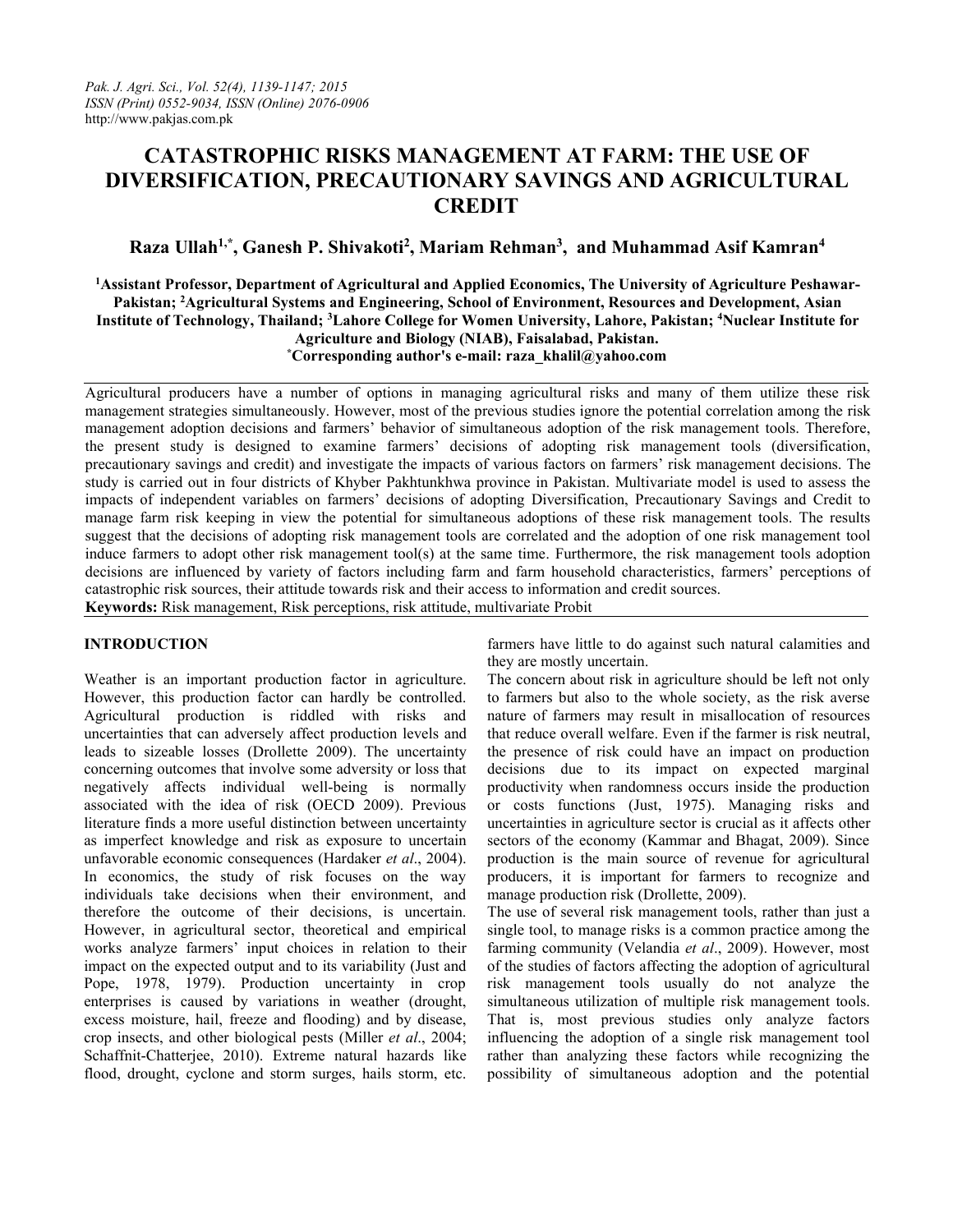correlation of the adoption decisions. Examples of studies that analyze adoption of a single risk management tool are: Shapiro and Brorsen (1988) and Makus *et al*. (1990) for hedging with futures and options; Goodwin and Schroeder (1994) and Davis *et al*. (2005) for forward specified as follows: contracting/pricing; and Sherrick *et al*. (2004) and Makki and Somwaru (2001) for crop insurance. The present study is, therefore, designed to analyze factors affecting farmers' decisions of adopting diversification, precautionary savings and agricultural credit as risk management. The findings of the study will be of great importance for government line agencies, extension educators and other researchers in a number of ways. Policy makers can use the findings to identify which type of farmers will use government supported risk coping tools (i.e. Crop Loan Insurance Scheme) in the presence of traditional risk management strategies. The traditional strategies most prevalent in the study area are Diversification, Precautionary Savings, Agricultural Credit, Forward Contracting (mostly for fruits and vegetables) etc. Among them, Diversification, Precautionary Savings and Agricultural Credit have been selected as these were the most adopted strategies in the study area. The present study will also help to understand how farmers' perception and attitude towards risk can affect their risk management decisions.

#### **MATERIALS AND METHODS**

*Sampling and data collection***:** The required sample households for data collection were selected using multistage sampling technique. In the first stage, Khyber Pakhtunkhwa (KP) province was purposively selected for the study. In the second stage, four districts in KP province viz Peshawar, Charsadda, Swat and Shangla were selected purposively. The main reason behind the selection of these four districts is that two districts, Peshawar and Charsadda, are located in Peshawar valley and the farmers have relatively higher access to input output market, extension and other publicly provided services, credit, information etc. While Swat and Shangla are relatively less developed districts and the farmers have limited access to markets, information, agricultural extension services and other government provided services and are less adoptive of modern technologies (Ahmad *et al.*, 2007; Shahbaz *et al.*, 2010). In the third stage, 8 villages in the selected districts are randomly selected for data collection. In the fourth stage, a total of 330 respondents are randomly selected using the below equation as suggested by Yamane (1967).

$$
n = N/(1 + Ne^2) \tag{1}
$$

Where,

n = Sample size in each Village

 $N =$ Total number of farming households in a village

 $e$  = Precision which is set at 15% (0.15)

*Multivariate Probit model*: A multivariate probit model considering the possibility of contemporaneous correlation in the decisions to adopt diversification, precautionary savings and credit as risk management strategies can be

$$
Y_{ij} = x'_{ij} \beta_j + \varepsilon_{ij} \tag{2}
$$

Where  $Y_{ij}$  ( $j = 1,...,m$ ) represent the risk management alternatives (in our case  $m = 3$ ) faced by the  $i<sup>th</sup>$  producer (*i*  $=1,..., n$ , is a  $1\times k$  vector of observed variables that affect the risk management adoption decision, is a  $k \times 1$  vector of unknown parameters (to be estimated), and is the unobserved error term. In this specification, each  $Y_i$  is a binary variable and, thus, equation (2) is actually a system of m equations ( $m = 3$  in this case) to be estimated:

$$
Y_1^* = \alpha_1 + X\beta_1 + \varepsilon_1
$$
  
\n
$$
Y_2^* = \alpha_2 + X\beta_2 + \varepsilon_2
$$
  
\n
$$
Y_3^* = \alpha_3 + X\beta_3 + \varepsilon_3
$$
\n(3)

Where, and are three latent variables underlying each of the risk management adoption decision such that  $y_j = 1$  if  $> 0$ ; 0 otherwise.

If the vector of random errors  $\varepsilon_{ij}$  were independently and identically distributed, estimation of unknown parameters of the model would be simple. However, as noted above, there is possibility of simultaneous utilization of risk management strategies and thus it is likely that these decisions are correlated. The elements of  $\varepsilon_{ij}$  likely will experience stochastic dependence which can be considered by assuming that  $\varepsilon_{ii}$  is multivariate normally (MN) distributed (Ashford and Sowden 1970). Hence, in the Multivariate Probit approach the error terms (across  $j=1,...,m$  alternatives) are assumed to have MN distributions with mean vector equal to zero. With the assumption of multivariate normality, the unknown parameters in equation 2 can be estimated using simulated maximum likelihood (SML) that uses the Geweke-Hajivassiliour-Keane (GHK) simulator to evaluate the multivariate normal distribution.

 $n = N/(1 + Ne<sup>2</sup>)$  (1) score the incidence and severity of each source of risk, on a *Farmers' risk perceptions***:** Assessing risk provides an insight how likely something is to go wrong (likelihood) and what the related impact will be (Wang and Roush 2000). Ranking the risks based on product of likelihood (P) and consequence (c) gives a risk factor (RF) (Cooper *et al*. 2005). In the present study catastrophic risks are categorized into i) risk of floods ii) risk of heavy rains iii) risk of pest and diseases and iv) risk of drought. Farmers were asked to likert scale, from 1 (very low) to 5 (very high) to express how significant they consider each source of risk in terms of its potential impact on their farm enterprise. These scores are combined in arisk matrix (Rosenburg *et al*. 1999 and Cooper *et al*. 2005) and are categorized as low if it is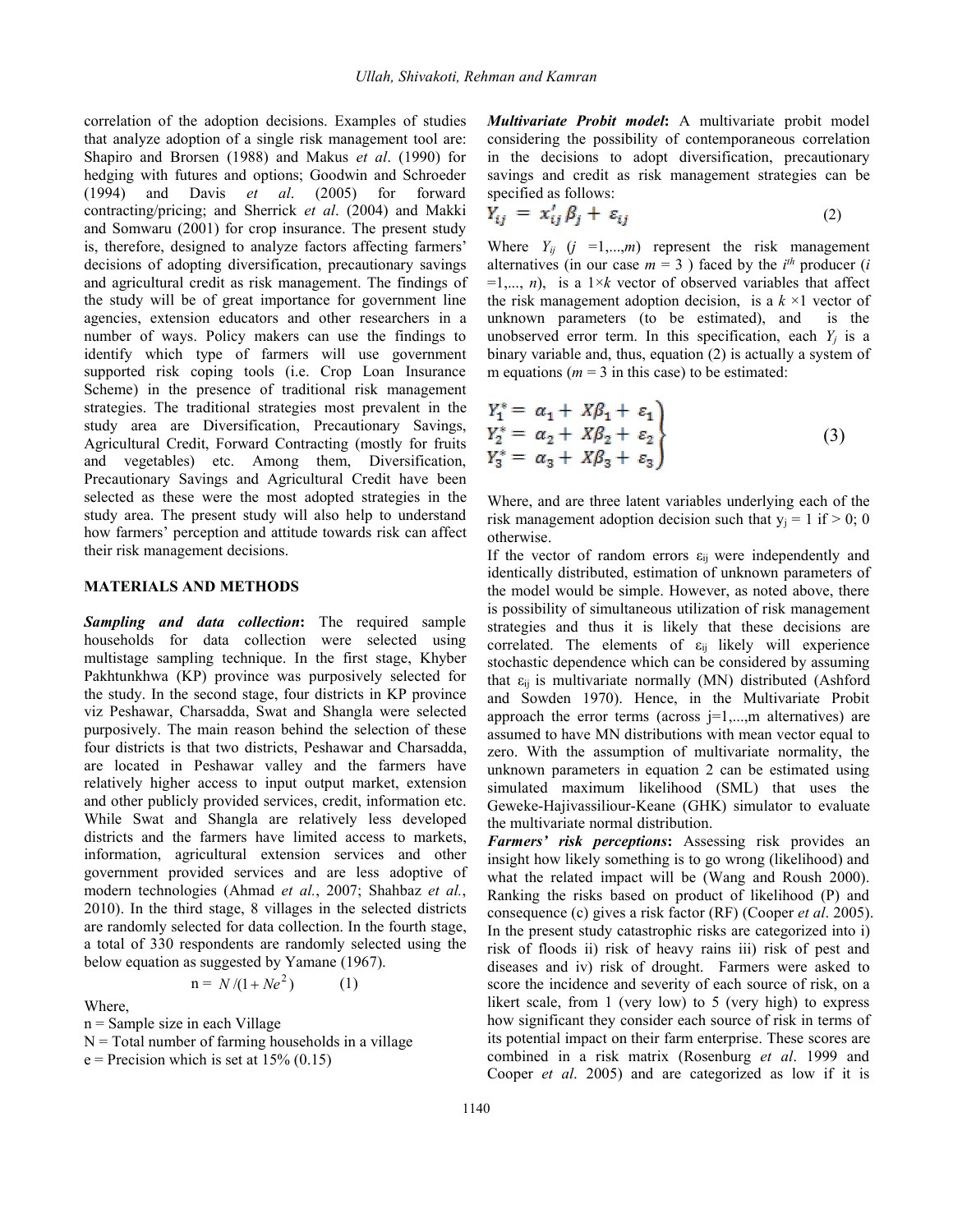between 2 and 5 and high if it is from 6 to 10. The risk matrix is given as;



**Figure 1. Risk matrix**

*Eliciting farmers' risk attitude***:** The method most commonly used to elicit utility from an economic agent is the Equally Likely Certainty Equivalent (ELCE) model (Hardarker *et al*., 1997) where certainty equivalents (CE) are derived for a sequence of risky outcomes and matches them with utility values (Binici *et al*., 2003). For instance, the respondent was asked to specify the monetary value of a sure outcome that makes him indifferent between the two risky outcomes of PKR (Total Annual Household Income, say PKR 50,000) and PKR 0 with equal probability. Suppose the response was PKR 26,000, the respondent was again asked to specify the monetary value of a sure outcome that makes him indifferent between the two risky outcomes of PKR 26,000 and Rs. 0 with equal probability suppose the response was PKR 12,000. This process continues till sufficient data points are obtained. For the other half of the income distribution, the farmer was asked to specify the monetary value of a sure outcome that makes him indifferent between PKR 26,000 and PKR 50,000 each with 0.5 probabilities. In this way, several CE equivalent points were obtained and matched with their respective utility values. Utility value attached with the lower outcome (PKR 0) is 0 and with the higher outcome (PKR 50,000) is 1. The farmer response of PKR  $26,000$  is his CE for uncertain payouts of PKR 50,000 and PKR 0 with equal probabilities (0.5 each) and utility value for this CE is calculated as;

 $U(26,000)=0.5u(0)+0.5u(50,000)=0.5(0)+0.5(1)=0.50(4)$ 

Similarly utility values for all the CE points are calculated and are presented in Table 1 (for this example).

After deriving several certainty equivalents and match them with utility values, a cubic utility function is used to estimate the utility of each individual respondents. The cubic utility function can be written as;

$$
u(w) = \alpha_1 + \alpha_2 w + \alpha_3 w^2 + \alpha_4 w^3 \tag{5}
$$

Cubic utility function is consistent with risk aversion, risk preferring and risk indifferent attitudes (Binici *et al*., 2003). Utility is generally measured on an ordinal scale; however, the shape of the utility function on an ordinal scale can be transformed into aquantitative measure of risk aversion called absolute risk aversion (Pratt, 1964; Arrow, 1964). The absolute risk aversion is mathematically defined as

$$
r_a(W) = -\frac{U'(W)}{U'(W)}\tag{6}
$$

 $r_a(W)$  is coefficient of absolute risk aversion, U' and U" are first and second order derivatives of wealth (W) respectively. Following Olarinde *et al*. (2007) income is substituted for wealth. The coefficient of absolute risk aversion is positive if individual is risk averse, negative if individual prefers risk and zero if individual is indifferent to risk. The risk attitude of the farmers is included in the analysis as 1, if individual reflect risk averse nature and 0, otherwise.

*Access to information and credit sources***:** A composite index is used to measure the access of sampled households to information sources. The farmers were asked to report the number of contacts they made with each information source in one month period. The values for each information source are first transformed using the following equation.

$$
Transformed Value (TV) = \frac{Xi - Min}{Max - Min} \qquad (7)
$$

The composite index for each sampled household is calculated by taking the sum of TV's for all sources of information. The composite index is calculated for formal and informal information sources separately.

Credit access of the sampled households is measured using credit access ratio (Amjad and Hasnu,2007).

$$
AC_i = \frac{c_i/C}{i_i/L} \tag{8}
$$

| Table 1. Example of elicitation of certainty equivalents and computation of utility values. |                                                |                                                    |  |  |  |  |  |
|---------------------------------------------------------------------------------------------|------------------------------------------------|----------------------------------------------------|--|--|--|--|--|
| <b>Step</b>                                                                                 | <b>Elicited CE</b>                             | <b>Utility Calculation</b>                         |  |  |  |  |  |
|                                                                                             | Scale                                          | $U(0) = 0$ and $U(50,000) = 1$                     |  |  |  |  |  |
|                                                                                             | $(26,000; 1.0)$ ~ $(0, 50,000; 0.5, 0.5)$      | $U(26,000) = 0.5u(0) + 0.5u(50,000) = 0.5$         |  |  |  |  |  |
|                                                                                             | $(12,000; 1.0) \sim (0, 26,000; 0.5, 0.5)$     | $U(12,000) = 0.5u(0) + 0.5u(26,000) = 0.25$        |  |  |  |  |  |
|                                                                                             | $(5,000; 1.0) \sim (0, 12,000; 0.5, 0.5)$      | $U(5,000) = 0.5u(0) + 0.5u(12,000) = 0.125$        |  |  |  |  |  |
| 4                                                                                           | $(2,000; 1.0) \sim (0, 5,000; 0.5, 0.5)$       | $U(2,000) = 0.5u(0) + 0.5u(5,000) = 0.0625$        |  |  |  |  |  |
|                                                                                             | $(36,000; 1.0)$ ~ $(50,000; 26,000; 0.5, 0.5)$ | $U(36,000) = 0.5u(50,000) + (0.5u(26,000) = 0.75$  |  |  |  |  |  |
| 6                                                                                           | $(42,000; 1.0)$ ~ $(50,000, 36,000; 0.5, 0.5)$ | $U(42,000) = 0.5u(50,000) + (0.5u(36,000) = 0.875$ |  |  |  |  |  |
|                                                                                             | $(45,000; 1.0)$ ~ $(50,000, 42,000; 0.5, 0.5)$ | $U(45,000) = 0.5u(50,000) + (0.5u(42,000) = 0.937$ |  |  |  |  |  |
|                                                                                             |                                                |                                                    |  |  |  |  |  |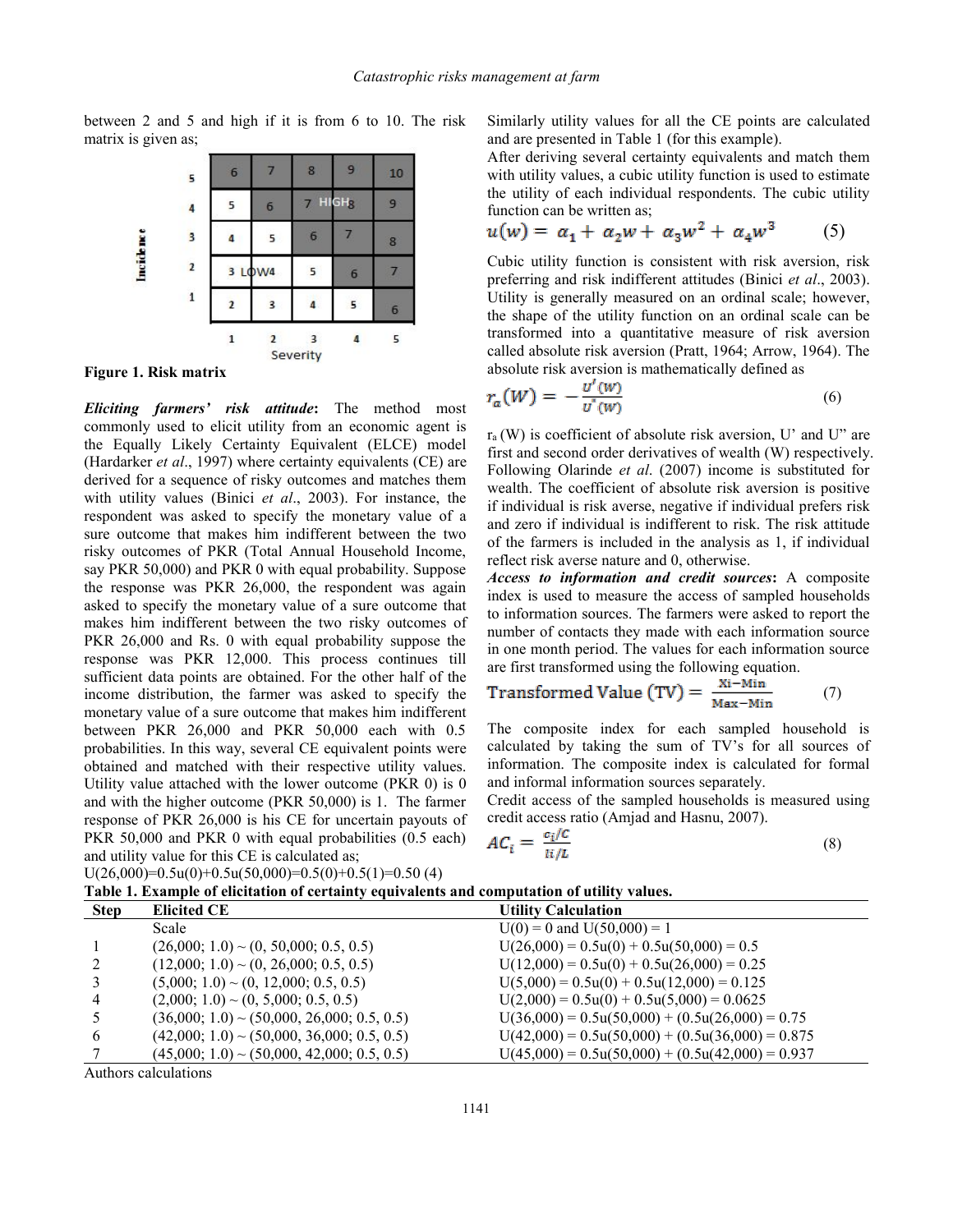Where:  $AC_i$  = Access to credit of i<sup>th</sup> household,  $c_i$  = Amount relatively low of credit received by the  $i<sup>th</sup>$  household,  $C = Total$  amount of provided set credit received by all sampled households in the study area,  $l_i$  = land holding belonging to i<sup>th</sup> household, L = Total landholding belonging to all sampled households in the study area

The analysis based on the above formula has two advantages; firstly, it represents relative access of farmer to credit as compared to the whole sampled households in the study area. Secondly, it gives credit access per unit of land for each farming household.The credit access ratio is calculated for both formal and informal credit sources separately.

*Regional variation***:** To capture the effect of regional variations on farmers' risk management decisions, a regional dummy is also incorporated in the analysis. The research site is divided into two regions based on farmers' access to main markets and publically provided services. Region 1 consist of Peshawar and Charsadda districts where the farmers have relatively higher access to main markets and other publically provided services while Swat and Shangla districts are listed

under region 2 as the farmers in these districts have relatively lower access to main markets and publically provided services including agricultural extension services and credit facilities.

#### **RESULTS AND DISCUSSION**

Descriptive statistics of the variables used in the analysis are presented in Table 2. Diversification as a risk management tool is adopted by 55 percent of the farmers while precautionary savings and credit are adopted by 44 percent and 46 percent, respectively.

Farmers consider risk of flood, risk of heavy rains and risk of pest and diseases to be the major production risk sources that may lead to potential losses in yields of crops. Only 26 percent of the respondents considered risk of drought as a high production risk source that may alter their farm earnings. All districts in the province, except Karak, have easy access to the water of a river passing nearby or flowing through for irrigation (Khan, 2012). This may be the reason why farmers in the area consider drought as lower production risk to their farm enterprise. Majority of the

| Table 2. Descriptive statistics of the variables. |          |                                                |                |                  |
|---------------------------------------------------|----------|------------------------------------------------|----------------|------------------|
| <b>Variables</b>                                  | Mean     | <b>SD</b>                                      | <b>Maximum</b> | Minimum          |
|                                                   |          | <b>Dependent Variables</b>                     |                |                  |
| Diversification                                   | 0.55     | 0.50                                           |                | 0                |
| Precautionary Savings                             | 0.44     | 0.50                                           |                | 0                |
| Credit                                            | 0.46     | 0.50                                           |                | 0                |
|                                                   |          | <b>Farm and Farm Household Characteristics</b> |                |                  |
| Age (Years)                                       | 48.24    | 13.16                                          | 80             | 19               |
| Education (Schooling Years)                       | 3.88     | 5.28                                           | 16             | 0                |
| Farming Experience (Years)                        | 28.32    | 14.99                                          | 65             | 3                |
| Monthly Off-Farm Income (PKR)                     | 25434.55 | 1500.36                                        | 116000         | 6500             |
| Farm Size (Hectare)                               | 2.38     | 2.30                                           | 16             | 0.20             |
| Proportion of own Land                            | 0.41     | 0.44                                           |                | 0                |
|                                                   |          | <b>High Risk Perceptions</b>                   |                |                  |
| <b>Risk of Flood</b>                              | 0.70     | 0.46                                           |                | 0                |
| Risk of Heavy Rains                               | 0.70     | 0.46                                           |                | 0                |
| <b>Risk of Pest and Diseases</b>                  | 0.74     | 0.44                                           |                | 0                |
| Risk of Drought                                   | 0.26     | 0.44                                           |                | 0                |
|                                                   |          | <b>Risk Attitude</b>                           |                |                  |
| <b>Risk Aversion</b>                              | 0.79     | 0.40                                           |                | 0                |
|                                                   |          | <b>Access to Information</b>                   |                |                  |
| <b>Formal Sources</b>                             | 0.27     | 0.40                                           | 2.5            | 0                |
| <b>Informal Sources</b>                           | 0.67     | 0.40                                           | 2.5            | 0                |
|                                                   |          | <b>Access to Credit</b>                        |                |                  |
| <b>Formal Sources</b>                             | 0.84     | 3.78                                           | 42.54          | $\boldsymbol{0}$ |
| <b>Informal Sources</b>                           | 1.27     | 2.43                                           | 17.61          | 0                |
|                                                   |          | <b>Regional Dummies</b>                        |                |                  |
| Region 1                                          | 0.50     | 0.50                                           |                | 0                |
| Region 2                                          | 0.50     | 0.50                                           |                | 0                |

<u>(15)</u><br>Derived from Survey Data 2012-13  $A = \frac{1}{2}$ Derived from Survey Data, 2012-13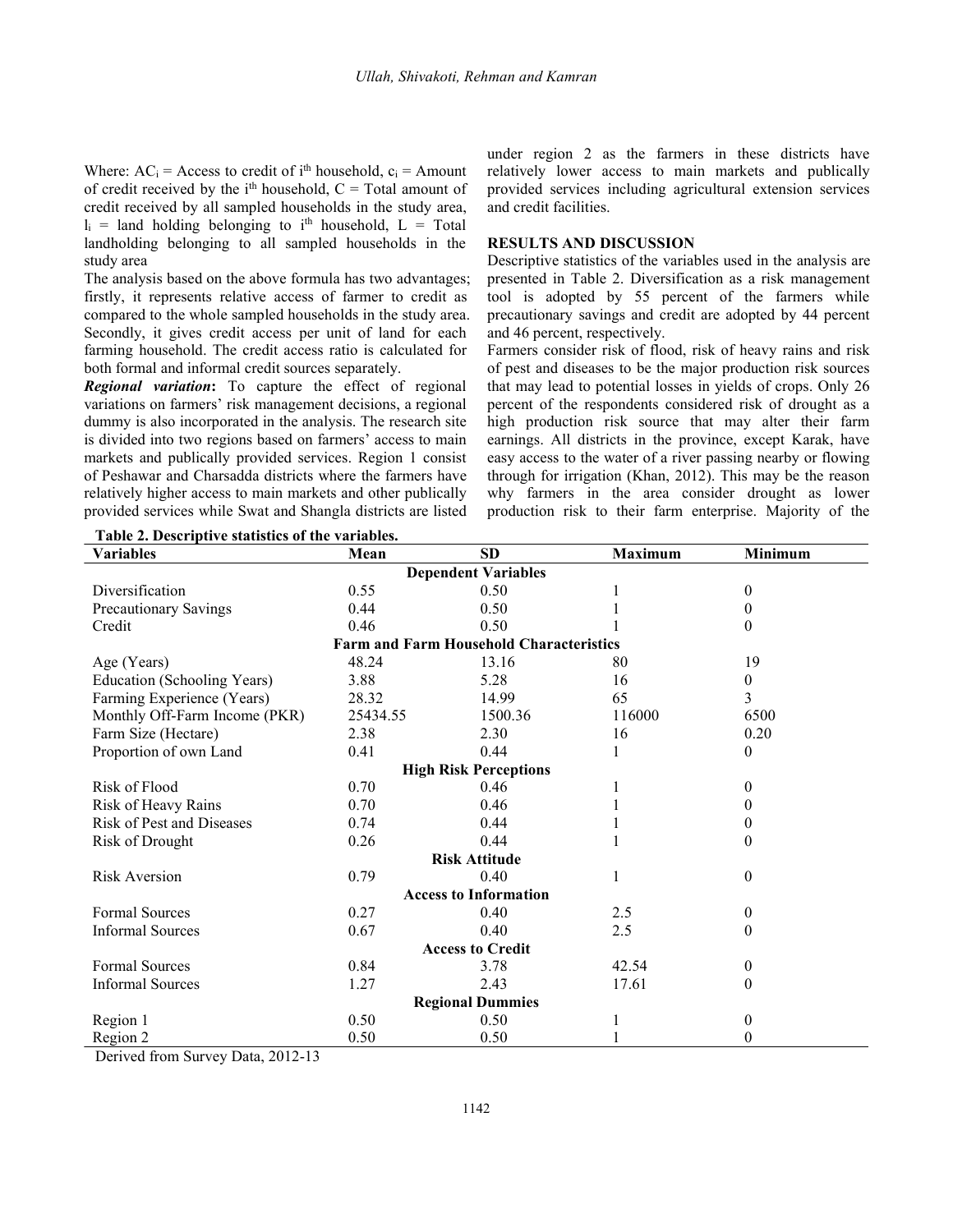| THOIR BY COIL BIRTION BOULINIUM OF LIGHT MINING CHIEFIN HWO PERCH WEDDICHOT |                                 |  |  |  |
|-----------------------------------------------------------------------------|---------------------------------|--|--|--|
| <b>Risk Management Decisions</b>                                            | <b>Correlation Coefficients</b> |  |  |  |
| Diversification and Precautionary Savings                                   | $0.299***$                      |  |  |  |
| Diversification and Credit                                                  | $0.357***$                      |  |  |  |
| Precautionary Savings and Credit                                            | $0.242***$                      |  |  |  |
|                                                                             |                                 |  |  |  |

**Table 3. Correlation coefficients ofrisk management adoption decisions.**

\*\*\* indicates significant at 1 % probability level

farmers (79 percent) in the area are reported here to be risk averse in nature and will avoid risk when facing a risky situation. Agricultural producers have higher access to informal information and credit sources compared to formal/institutional sources.

*Correlation coefficients***:** Correlation coefficients for the three risk management adoption decision are calculated and are presented in table 3. The coefficients are the pairwise correlation between the error terms in the system of equations in the multivariate probit model. The correlation coefficients in our case are positive and highly significant which implies that the decision to adopt one particular risk management strategy may make it more likely that another strategy(ies) will also be adopted.

*Parameter estimates of the Multivariate Probit model***:** The Likelihood Ratio test of  $\rho_{ki}$  (positive) justify the estimation of the multivariate probit and the hypothesis  $H_0$  of conjoint nullity of  $\rho_{ki}$  can be rejected (p-value = 0.0018). The Wald chi2 test (240.61) also allows us to reject the  $H_0$  hypothesis of conjoint nullity of variable coefficients included in the estimation. The parameter estimates of the multivariate probit model, allowing for the simultaneous adoption of the three risk management tools are presented in Table 4.

*Factors effecting adoption of diversification***:** Factors significantly affecting adoption of diversification as risk management tool are age, education, farming experience, monthly off-farm income, proportion of own land, farmers' risk perception of drought, risk averse nature of farmers, formal sources of information sources and informal credit sources. Our result for age is in accordance with Rehima *et al*. (2013) and Deressa *et al*. (2010) who also found a positive impact of age on adoption of diversification however, the result is in contrast with Mesfin *et al*. (2011) and Ashfaq *et al*. (2008) who found a negative relationship of age with adoption of diversification. More educated farmers are likely to adopt diversification as they have more ability to assess the merit of diversification as a strategy to cope with the negative shocks resulting from unfavorable weather conditions. Our result for education is in line with Tavernier and Onyango (2008), Kouame (2010) and Ashfaq *et al*. (2008) who observed a positive relationship of education and the adoption decisions of enterprise diversification as risk management strategy. However, Mesfin *et al*. (2011) and Rehima *et al*. (2013) found the higher education levels discourages farmers to adopt diversification to cope with farm incomes variability.

As indicated by the results, more experienced farmers tend to avoid the use of diversification. One possible explanation for this may be the fact that more experienced farmers generally stick to the use of time old traditional tools and practices in farming and are less adoptive of the modern tools and advance techniques including diversified agricultural operations and/or income sources diversification. Therefore, the coefficient reflects a negative relationship of farming experience and adoption of diversification to manage farm risks. Mesfin *et al*. (2011) also observed a negative impact of farming experience on farmers' decisions of adopting diversification to manage farm risk. However, Ashfaq *et al.* (2008) reported a positive impact of farming experience on farmers' decisions of adopting diversification. Farmers with higher off-farm income tend to use enterprise diversification to offset any negative shock to their agricultural enterprise with earnings from other enterprise(s). Higher off-farm incomes attract and motivate farmers to diversify their income sources and smooth their consumption. This translates into a positive and significant relationship of off-farm income and the adoption of diversification for farm risk management. Our result is in line with Rehima *et al*. (2013) and Deressa *et al*. (2010) who also reported a positive relation of non-farm income with the use of diversification. However, Ashfaq *et al*. (2008) found a negative relation of off-farm income with adoption of diversification to manage farm risks. Ullah and Shivakoti (2014) found that higher offfarm monthly income significantly encourages off-farm diversification while it strongly discourages on-farm diversification. Results revealed that larger proportion of own land discourages the use of diversification to manage farm risk. Larger proportion of owned land is related to greater wealth, greater stability of land control, and a larger asset base. Higher proportion of owned land signals a larger capacity for bearing risk and a lesser need for risk management instruments (Velandia *et al*., 2009).

Risk perception of farmers regarding drought significantly influence their decisions to adopt diversification to offset negative shocks to their farm enterprise arising from adverse weather conditions. Droughts may lead to significant yield losses of the major crops resulting in a decline of net returns from crop production. In order to continue earnings their livelihoods, farmers have to diversify their income sources. The risk averse nature of the farmers also force them to adopt diversification to minimize risk at farm. Kouame (2010) also found a significant positive affect of high risk aversion with the adoption decisions of diversification. The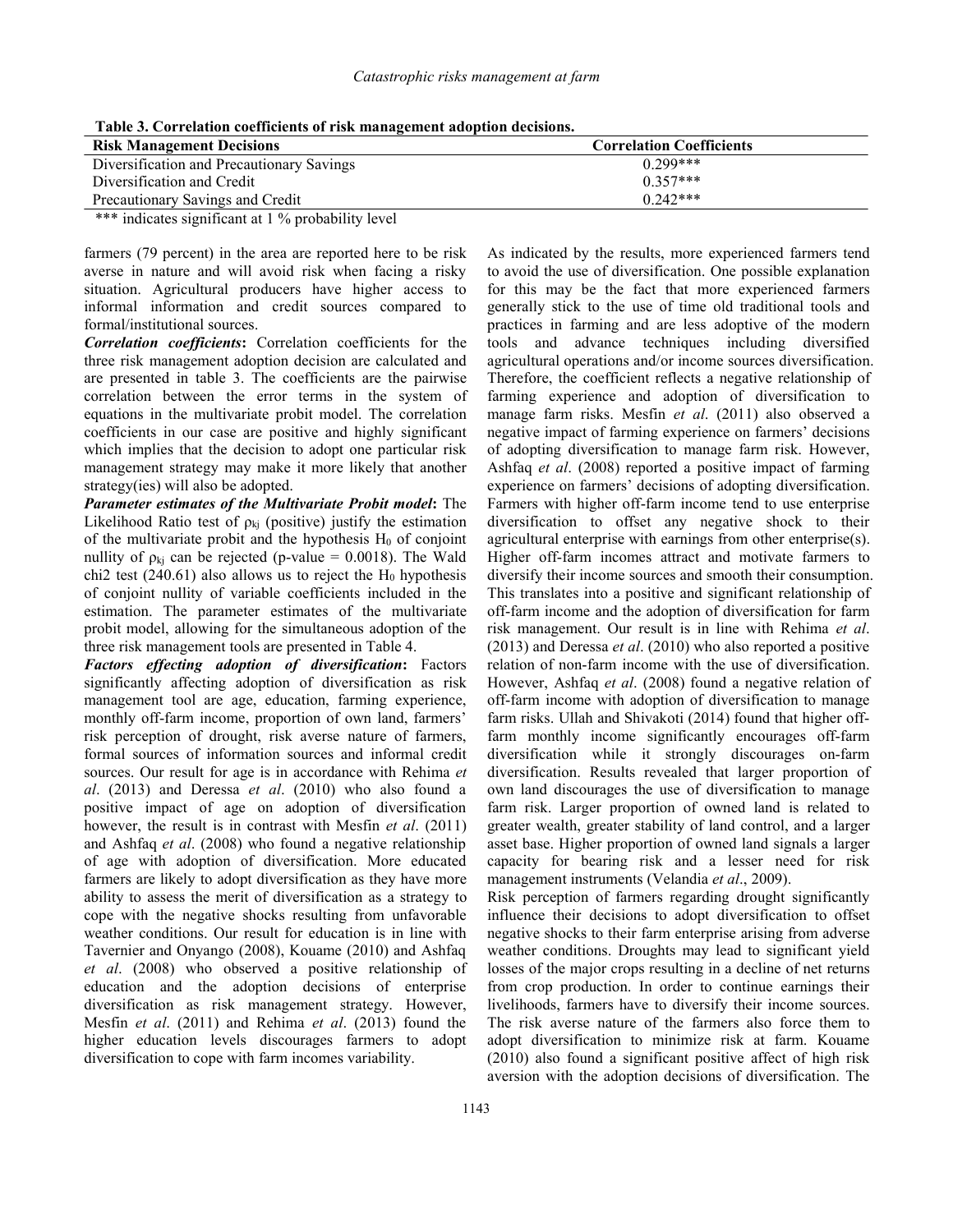| <b>Independent Variables</b>   | <b>Diversification</b> | <b>Precautionary Savings</b> | <b>Credit</b> |
|--------------------------------|------------------------|------------------------------|---------------|
| Farm household characteristics |                        |                              |               |
| Age                            | $.0323***$             | $-0144$                      | $.0259**$     |
|                                | (.0118)                | (.0114)                      | (.0109)       |
| Education                      | $.0719***$             | $-.0276$                     | $-0151$       |
|                                | (.0189)                | (.0180)                      | (.0193)       |
| Farming Experience             | $-.0362***$            | .0037                        | $-0.0184*$    |
|                                | (.0111)                | (.0106)                      | (.0102)       |
| Off-farm Income                | $.00003***$            | $.00003***$                  | $-.000002$    |
|                                | (.0000)                | (.0000)                      | (.0000)       |
| Farm Characteristics           |                        |                              |               |
| Proportion of Own Land         | $-.4401**$             | $-.3037*$                    | $-.3092$      |
|                                | (.1972)                | (.1842)                      | (.1959)       |
| Farm Size                      | .0254                  | .0031                        | $.1038**$     |
|                                | (.0469)                | (.0402)                      | (.0464)       |
| Perception of risk source      |                        |                              |               |
| Flood                          | .0880                  | .5479***                     | .0645         |
|                                | (.1836)                | (.1810)                      | (.1939)       |
| <b>Heavy Rains</b>             | .0342                  | .4506**                      | $.6015***$    |
|                                | (.1839)                | (.1791)                      | (.1959)       |
| Pests and Diseases             | .1996                  | $.5343***$                   | .0237         |
|                                | (.1930)                | (.1971)                      | (.2126)       |
| Drought                        | $.6738***$             | .5966***                     | 1.0508***     |
|                                | (.2094)                | (.1903)                      | (.2080)       |
| Risk attitude                  |                        |                              |               |
| <b>Risk Aversion</b>           | .7495***               | .5831***                     | .3299         |
|                                | (.2250)                | (.2148)                      | (.2302)       |
| Access to information          |                        |                              |               |
| <b>Formal Sources</b>          | .8335***               | .3953                        | 1.5085***     |
|                                | (.2853)                | (.2531)                      | (.3010)       |
| Informal sources               | .0145                  | .1998                        | .0689         |
|                                | (.2475)                | (.2286)                      | (.2553)       |
| Access to credit               |                        |                              |               |
| Formal Sources                 | .0651                  | .0281                        | .0178         |
|                                | (.0407)                | (.0229)                      | (.0234)       |
| <b>Informal Sources</b>        | $.1024**$              | $-.0436$                     | $.2574***$    |
|                                | (.0455)                | (.0360)                      | (.0592)       |
| Location                       |                        |                              |               |
| Region 1                       | .0963                  | .0853                        | .2394         |
|                                | (.2183)                | (.2053)                      | (.2212)       |
|                                |                        | -481.8339                    |               |
| Log Likelihood Value           |                        |                              |               |
| Wald Test Chi2(48)             | 240.61***<br>14.972*** |                              |               |
| LR Test of $\rho_{kj}$         |                        |                              |               |
| Total Number of Observations   |                        | 330                          |               |

**Table 4. Parameter estimates from multivariate probit model for diversification, precautionary savings and credit Independent Variables Diversification Precautionary Savings Credit**

Notes: Figures in parenthesis are standard errors. \*, \*\* and \*\*\* represent statistical significance at 10%, 5%, and 1% levels, respectively

formal sources of information expand farmers' knowledge on climate variability and consequently encourage the use of risk management tools to suppress the risk at farm. Previous studies also found a positive effect of access to market information (for example Mesfin *et al*., 2011; Rehima *et al*., 2013) and access to extension services (Rehima *et al*., 2013; Deressa *et al*., 2010) on farmers' decisions to adopt

diversification. Access to informal credit sources also enable the farmers to use diversification to cope with the negative shocks of weather. Compared to formal credit sources, the informal credit sources are readily and widely available to farmers and used to diversify their income sources by investing the borrowed money elsewhere to smooth their incomes in hard times. The regional dummy indicates that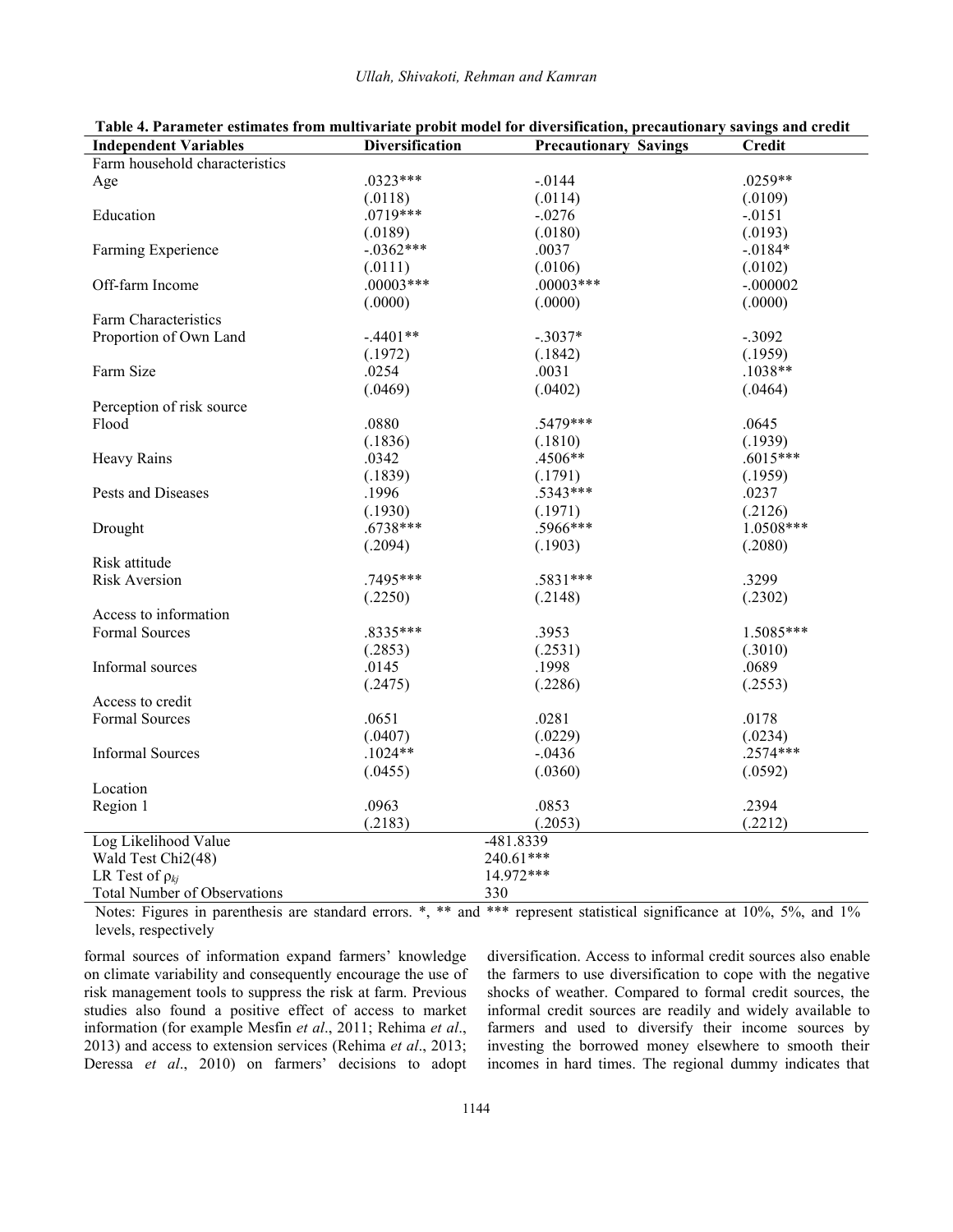the use of diversification to manage farm risk is more practiced in region 1 compared to region 2.

*Factors effecting adoption of precautionary savings***:** Significant variables in the precautionary savings equation are monthly off farm income of the household, proportion of own land, farmers' perception of all catastrophic risk sources and the risk averse nature of the farmers. Higher monthly off farm income motivates farmers to adopt precautionary savings by investing their income in some liquid and/or semi-liquid assets which can be sold out whenever required. Most of the farmers in the study area rear animals which can be sold to cope with any negative shocks to agriculture enterprise due to natural disasters. Our result for off-farm income is in line with Mishra (2009) who found a positive impact of non-farm income with precautionary savings behavior of farmers. Deressa *et al*. (2010) also found a positive impact of non-farm income on farmers' strategy of selling livestock to cope climate risks. Similarly, farmers' risk perceptions and risk attitude also induce them to invest in some liquid assets that can be used as a buffer stock to stabilize their incomes when their farm incomes are altered by a negative shock. Farmers' attitude towards risk is also an important factor that shapes their decision to adopt precautionary savings as a tool to overcome any negative shock to their farm incomes due to adverse weather conditions.

Farming experience, farm size, access to information sources and access to credit sources are factors which have a positive but insignificant effect on farmers' decisions of adopting precautionary savings as risk management tool. The results suggest that a more experienced farmer will tend to adopt precautionary savings strategy as compared to a less experienced farmer. Large farm size provide large asset base to the farmers and encourage farmers to accumulate liquid assets to cope with fluctuations in their farm incomes resulting from adverse weather conditions. Farmers' access to credit and information sources encourages the use of precautionary savings to manage farm risk and play its role in farmers' risk management decisions, however, their effects are insignificant in our case. Regional dummy indicates that the use of precautionary savings is more common in region 1 compared to region 2.

*Factors effecting adoption of credit***:** Factors significantly effecting the adoption of agricultural credit to manage farm risk are age, farming experience, farm size, farmers' risk perceptions of heavy rains and drought, access to formal information sources and access to informal credit sources. Older and more experienced farmers are more likely to use credit to deal with climate risks at farm compared to their younger and less experienced counterpart. Larger farms may require more capital to rehabilitate its potential after a negative shock strike the farm; therefore, the use of credit as ex-post risk management tool is higher for larger farms compared to small farms. Farmers' perception of risk

sources also necessitates their demand for the use of credit to overcome the negative shocks of adverse weather conditions and hence induce the farmers to adopt credit for farm risk management. Access to formal sources of information enlarges the probability to adopt agricultural credit as a risk management tool by farmers. Mainly due to lack of awareness, complicated procedure and interest factors, farmers in the study area are usually reluctant in obtaining institutional credit. Therefore, proper and effective information can expand farmers' knowledge on obtaining credit from formal sources and its use as a risk management tool. Access to credit has a crucial impact on farmers' decisions of managing farm risks. As the results indicate access to both formal and informal credits positively influence farmers' decisions of utilizing agricultural credit to manage farm risk.

The influence of farmers' perception regarding risk of flood and pest and diseases, risk averse nature of the farmers, access to informal information sources and access to formal credit sources is positive but insignificant. These factors also facilitate farmers' decision of adopting credit as a risk management tool. Deressa *et al*. (2010) also found a positive impact of age, farm size, farmers' access to credit, extension services and farmer-to-farmers information sharing on their decisions to adopt various risk coping strategies including borrowing from relatives. The influence of off-farm income was significant in diversification and precautionary savings equations however, its effect is negative in credit equation. One reason can be the adequate financial reserves of the producers that can guide their farm enterprise in hard times and therefore reducing the possibility/incentives of obtaining credit. Higher access to information and credit sources of farmers in region 1 translates into higher adoption of credit compared to region 2.

*Conclusion***:** The main conclusion drawn from the study is that the decisions of adopting risk management tools are indeed correlated and the adoption of one risk management tool induces farmers to adopt other risk management tool(s) at the same time. Furthermore, the risk management tools adoption decisions are influenced by variety of factors including farm and farm household characteristics, farmers' perceptions of production risk sources, their attitude towards risk and their access to information and credit sources. In the analysis of risk management choices, using multivariate approach provides richer interpretations, better inferences, and more information that may further improve understanding of the risk management decisions of farmers. Though the study is limited to only KP province of Pakistan, the findings can be generalized to all developing countries context particularly countries where formal/state owned risk management tools, such as crop insurance, is either absent or inefficient . The results obtained from multivariate probit model will help policy maker to anticipate which type of farmers will adopt government supported risk management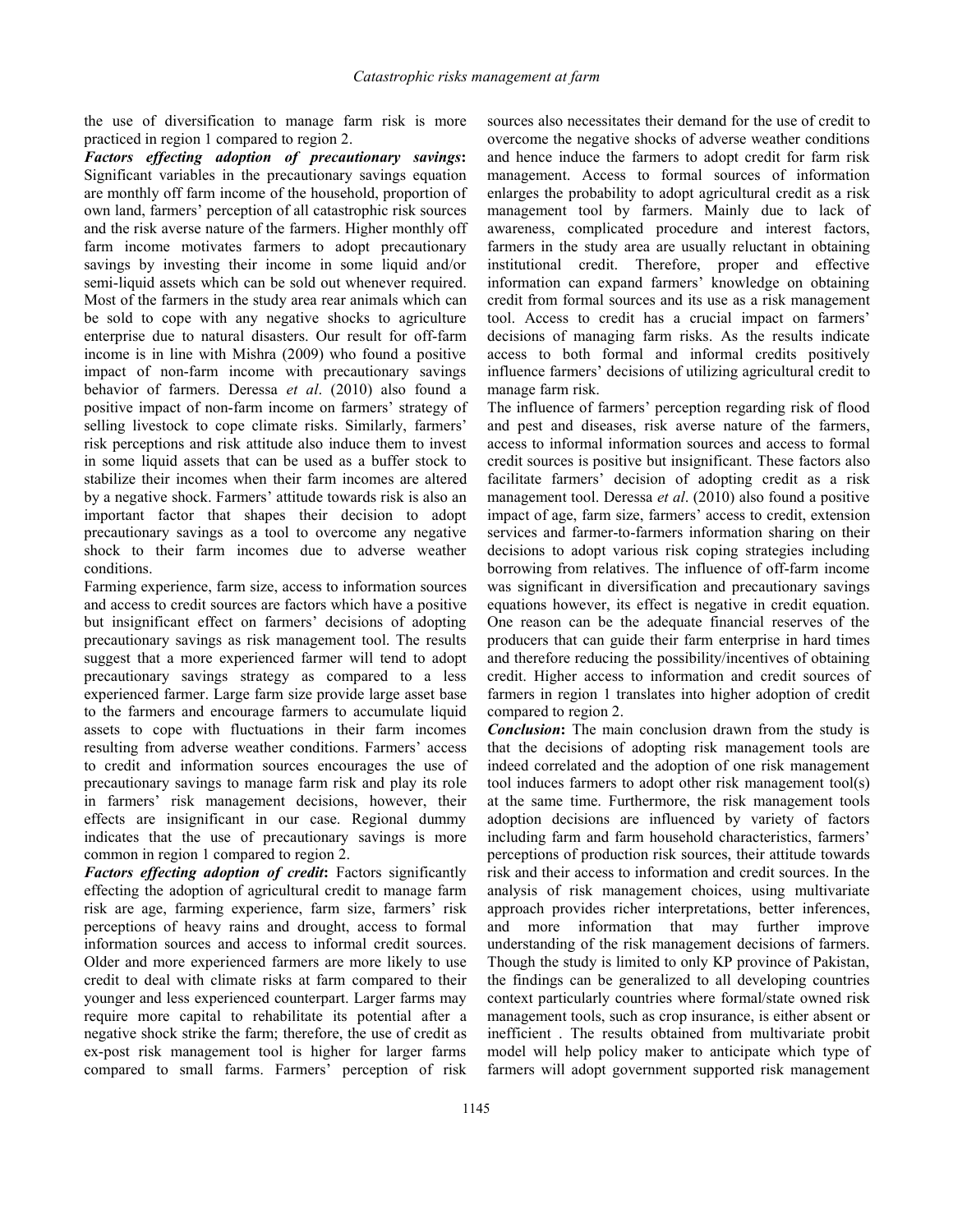tools in the presence of traditional risk management tools. Based on the information from the multivariate probit approach the agricultural extension educators can also improve their programs to guide the farmers in a better way and target farmers who need risk management information the most.

#### **REFERENCES**

- Amjad, S., and S.A.F Hasnu. 2007. Smallholders' access to rural credit: Evidence from Pakistan. Lahore J. Econ. 12: 1-25.
- Arrow, K.J. 1964. The role of securities in the optimal allocation of risk bearing. Rev. Econ. Std. 31: 91-96.
- Ashfaq, M., S. Hassan, M.Z. Naseer, I.A. Baig and J. Asma. 2008. Factors affecting farm diversification in ricewheat. Pak. J. Agri. Sci. 45: 91-94.
- Ashford, J.R. and R.R. Sowden. 1970. Multivariate Probit Analysis. Biometrics 26:535-546.
- Binici, T., A.A. Koc, C.R. Zulauf and A. Bayaner. 2003. Risk attitude of farmers in terms of risk aversion: A case study of Lower Seyhan Plain farmers in Adana-Province, Turkey. Turk. J. Agri. For. 27: 305-312.
- Cooper, D.F., S. Grey, G. Raymond and P. Walker. 2005. Project Risk Management Guidelines. John Wiley & Sons Ltd.
- Davis, T.D., G.F. Patrick, K.H. Coble, T.O. Knight and A.E. Baquet. 2005. Forward pricing behavior of corn and soybean production. J. Agri. App. Econ. 37:145–60.
- Deressa, T.T., C. Ringler and R.M. Hassan. 2010. Factors affecting the choices of coping strategies for climate extremes. The case of farmers in the Nile Basin of Ethiopia. IFPRI Discussion Paper 01032.
- Drollette, S.A. 2009. Managing Production Risk in Agriculture. Department of Applied Economics Utah State University.
- Goodwin, B.K. and T.C. Schroeder. 1994. Human capital, producer education programs, and the adoption of forward-pricing methods. Am. J. Agri. Econ. 76:936–47.
- Hardaker, J.B., R.B.M. Huirne and J.R. Anderson. 1997. Coping With Risk in Agriculture. New York: CAB International Publishing, Wallingford, Oxon, UK.
- Just, R.E. 1975. Risk aversion under profit maximization. Am. J. Agri. Econ. 57: 347-352.
- Just, R.E. and R.D. Pope. 1978. Stochastic specification of production functions and economic implications. J. Econ. 7: 67-86.
- Just, R.E. and R.D. Pope. 1979. Production function estimation and related risk considerations. Am. J. Agri. Econ. 61: 276.
- Kammar, S.K. and R. Bhagat. 2009. Constraints experienced by farmers in adopting risk and uncertainty management strategies in rainfed agriculture. Pusa AgriScience 32: 70-74.
- Khan, M.A. 2012. Agricultural development in Khyber Pakhtunkhwa: Prospects, Challenges and Policy options. Pakistanaat: J. Pak. Stud. 4:49-68.
- Kouame, E.B.H. 2010. Risk, risk aversion and choice of risk management Strategies by cocoa farmers in western Cote D'ivoire. University of Cocody-AERC Collaborative PHD Program. Available online at [http://www.csae.ox.ac.uk/conferences/2010-](http://www.csae.ox.ac.uk/conferences/2010-	EDiA/papers/267-Kouame.pdf) EDiA/papers/267-Kouame.pdf
- Makki, S.S. and A. Somwaru. 2001. Asymmetric information in the market for yield and revenue insurance products. Washington, DC: USDA Economic Research Service, Technical Bulletin No. 1892.
- Makus, L.D., B.H. Lin, J. Carlson and R. Kreibill-Prather. 1990. Factors influencing farm- level use of futures and options in commodity marketing. Agribus. Int'l J. 6:621–31.
- Mesfin, W., B. Fufa and J. Haji. 2011. Pattern, trend and determinants of crop diversification: empirical evidence from smallholders in Eastern Ethiopia. J. Econ. Sust. Dev. 2: 78-89.
- Miller, A., C. Dobbins, J. Pritchett, M. Boehlje and C. Ehmke. 2004. Risk Management for Farmers; Staff Paper 04-11. Department of Agricultural Economics, Purdue University.
- Mishra, A.K. 2009. Factors affecting precautionary savings of self-employed farm households. Agri. Fin. Rev. 69: 300-313.
- OECD. 2009. Risk Management in Agriculture- A holistic conceptual framework. Organization for Economic Cooperation and Development. Trade and Agriculture Committee for Agriculture. TAD/CA/APM/WP(2008)22/FINAL.
- Olarinde, L.O., V.M. Manyong and J.O. Akintola. 2007. Attitudes towards risk among maize farmers in the Dry Savanna zone of Nigeria: Some prospective policies for improving food production. Afr. J. Agri. Res. 2: 399- 408.
- Pratt, J. 1964. Risk aversion in the smalland in the large. Econometrica 32: 122-136.
- Rehima, M., K. Belay, A. Dawit and S. Rashid. 2013. Factors affecting farmers' crops diversification: Evidence from SNNPR, Ethiopia. Int'l J. Agri. Sci. 3: 558-565.
- Rosenburg, L., T. Hammer and A. Gallo. 1999. Continuous risk management at NASA; Proc. Quality Week Conference; San Francisco, California.
- Schaffnit-Chatterjee, C. 2010. Risk management in agriculture: Towards market solutions in the EU. Deutsche Bank Research Frankfurtam Main Germany.
- Shapiro, B.I. and B.W. Brorsen. 1988. Factors affecting farmers' hedging decisions. North Central J. Agri. Econ. 10:145–53.